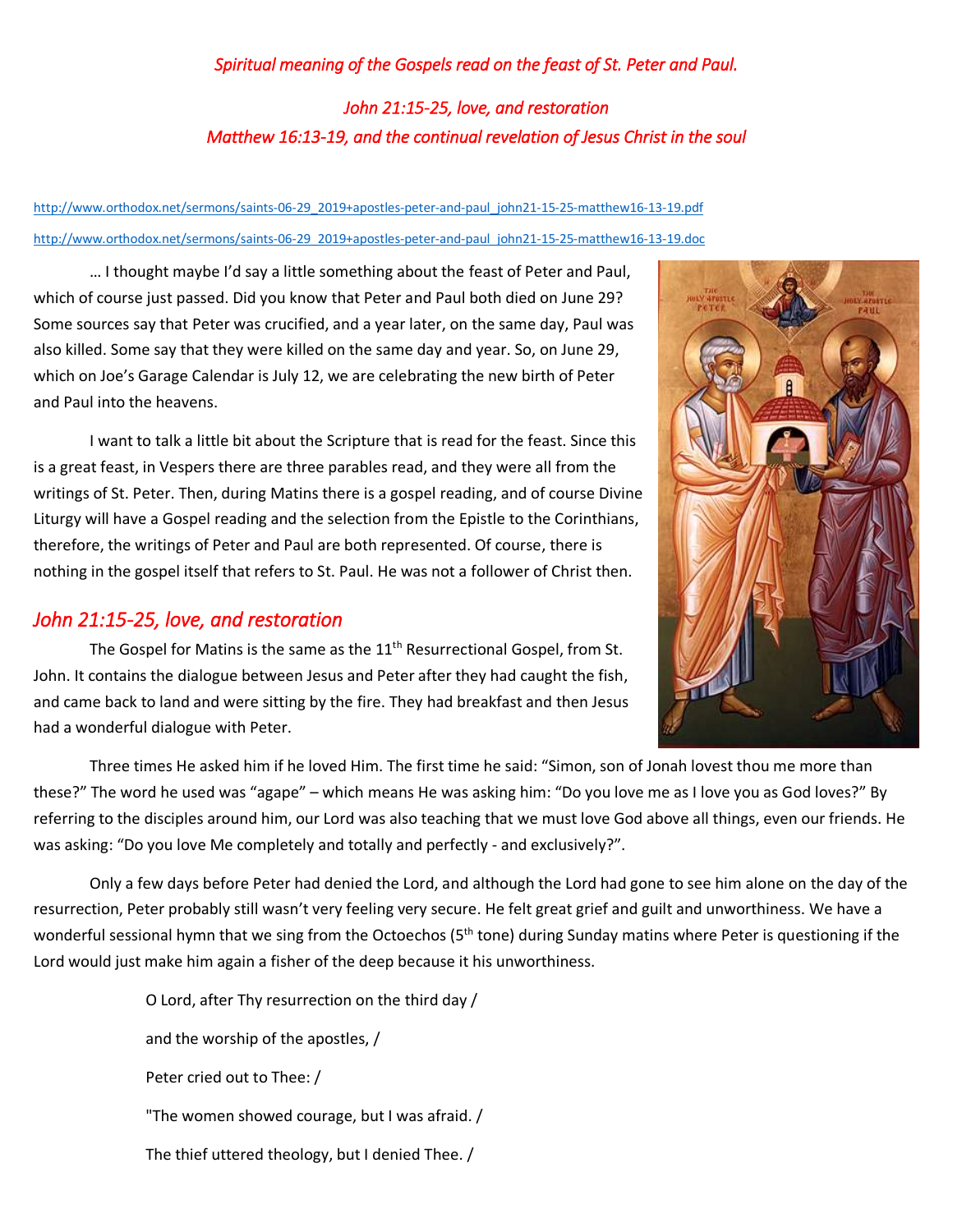And dost Thou now call upon me to be Thine apostle still? /

Or wilt Thou show me again to be a fisher of the deep? //

Yet do thou accept me, who repent, O God, and save me!"

I always love to hear that hymn. It reminds me that I often have doubts about my abilities and wonder if my unworthiness will make me completely incapable of doing anything good for the Lord. Of course, it's dramatic, and we are just putting, as it were, words in Peter's mouth. But certainly, he was likely thinking that he was unworthy and perhaps would no longer be an Apostle. That would be a natural thing to feel. Even though Peter was excited when the catch of fish occurred, and he knew it was the Lord, and he swam the Lord quickly, there must've been something inside him that was not sure if he would be worthy of the ministry, because of his history.

Therefore, after this question, Peter answered by saying "Yea, Lord thou knowest that I have affection for Thee". He was afraid to use the word "agape", because he didn't feel worthy of using it. He didn't have confidence that he would be able to serve the Lord in a worthy way, so he, with a bit of cowardice, just said "I have affection for Thee". Note also that Peter acknowledges that the Lord knows all things, when he said "Lord, Thou knowest". Of course, the Lord knows all things, and we know that He knows all things, but we are weak human beings, and sometimes we need encouragement and support. The Lord was endeavoring to give Peter this encouragement and support, but as is always the case with the teaching of the Lord, he was also giving him much more - He was teaching him how he should love God, and that this love will be the power behind his ministry.

It is good to have affection for others, and this word denotes deep affection and commitment to someone, but not as deep as the affection and commitment that a person would have if he loves like God loves. Jesus ignored that answer and did not rebuke Peter, and instead He showed his confidence in Peter by telling him to "Be feeding my little lambs". The proper tense of this verb is continuous. That's a very important theological point. We do not do virtue for a little while, and then take a rest; it is a continuous action. Of course, that can be exhausting, but with God all things are possible. Indeed, Peter went on to be feeding many little lambs, and we are little lambs that are still feeding from his teaching, and his apostolic grace.

Then Jesus again asked: "Simon son of Jonah lovest thou Me? He used the same word for love as He did the first time. He did not add to his question as He did in the first question: "more than these". Perhaps this is because He wanted Peter to completely focus on the word "love". If we love God perfectly, it is certain that we will love Him more than anyone else. Therefore, the Lord ask a shortened question, so Peter could focus on it better. Perhaps something was stirring in Peter's soul, maybe a little bit of confidence, maybe a feeling that the Lord would completely accept him back, but he was not yet courageous enough to use the same word, so he again said "Yeah, Lord thou knowest that I have affection for Thee". This time the Lord answered him and said: "be feeding my sheep".

So far in this conversation, the Lord has taught Peter that He must love him completely, and learn to love as God loves. Peter knows this, but does not have enough courage yet. Therefore, the Lord is also showing his confidence in Peter by telling him to be feeding His little lambs, and His sheep. Gaining confidence is a process. It is rare that we can be dejected and then immediately full of confidence. Our Lord's healing of Peter is no different.

The last time that Jesus asked Peter, He changed the word to be the same as the one that Peter used. He said to him: "Simon, son of Jonah, hast thou affection for me?". Peter's response was one of grief, and probably some perplexity and confusion. St. John explains: "Peter was grieved because he said to him the third time, 'hast thou affection for me?'". Peter must have been very close to being able to say that he loved God completely, but he was unable, and he again said: "Lord, Thou knowest all things; Thou knowest that I have affection for Thee".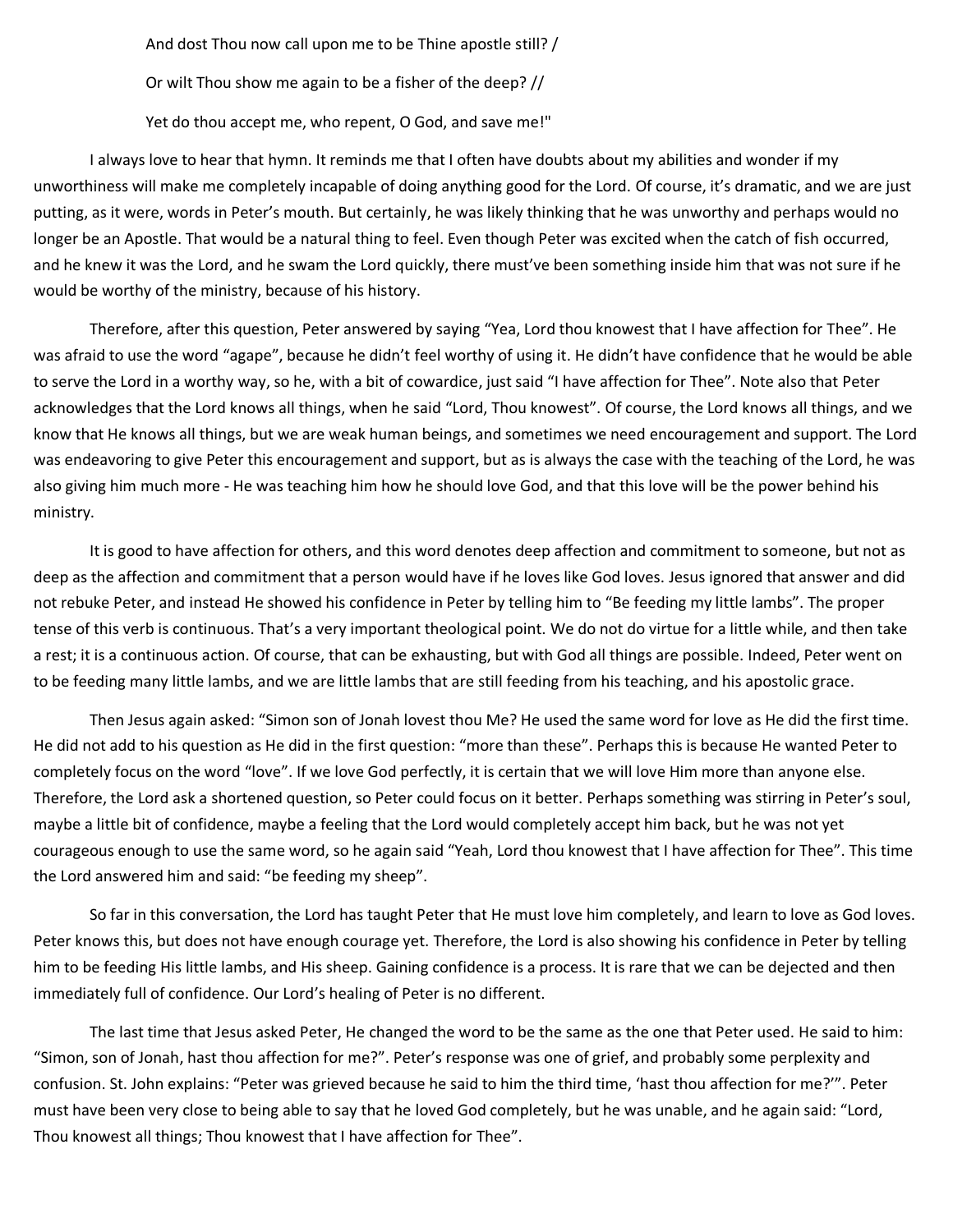The Lord then went on to tell Peter to feed His lambs for the third time, and also how he would die, and indeed he did die in this way. Tradition tells us that he was crucified upside down at his own request. This special audience with Peter in the midst of the other disciples that were fishing with him healed Peter of his uncertainty and his grief. It made him capable of believing that indeed the Lord wanted him to serve as an apostle, and opened his heart up to the power that God would give him in order to serve as one of those whose "sound went forth over all of the earth".

This dialogue teaches us that even after we have a great fall, if there is repentance, the Lord will receive us back, and even continue to entrust us with the work that He wants us to do. But we must also be like Peter, who at the end of his life, insisted that he be crucified upside down because he did not feel that he was worthy to be crucified as his Lord was crucified.

I am sure that to the end of his days Peter remembered his great sin of denial of the Lord, but with this memory he also remembered the Lord's restoration of him. We should not forget our former sins, but we should not let them weigh us down. Peter's sin did not weigh him down, because the Lord restored him. We should also look for this restoration from the Lord. It will not come from sitting at a campfire and talking to him, but it will come through our prayer, as we are giving drops of blood to the Lord with our words, and through our struggles, and by occasional significant visitations of grace where the Lord makes us aware of his presence. These visitations of grace will especially occur when we partake of the Holy Mysteries.

A Christian should be seeking this restoration constantly. Whenever you read the Holy Scriptures, especially the Gospels and the Psalms, you should be seeking healing. Whenever you attend the Divine liturgy and partake of holy Communion, your only purpose should be to meet God, and for Him to enlighten some dark part of your soul.

## *Matthew 16:13-19, and the continual revelation of Jesus Christ in the soul*

The gospel that is read during the liturgy is from St. Matthew 16:13-19. It includes Simon Peter's answer to the question of the from the Lord to his disciples: "but ye, whom do ye say that I am?". Many were very confused about the Lord Jesus Christ. They thought him to be a prophet, or a reincarnation of John the Baptist or perhaps Elias or someone else. They were thinking in a carnal way. The Lord wanted them to think in a spiritual way. Peter gave a spiritual answer: "thou art the Christ, the son of God, the living one".

The Lord was very pleased with this answer and said to Peter something that must be understood in a spiritual way. He said to him: "Happy art thou Simon Barjona; for flesh and blood did not reveal this to thee, but My Father Who is in the heavens. And I say also to thee that thou art Peter, and upon this rock I will build my church, and the gates of Hades will not prevail against her".

The nickname that the Lord gave to Simon means rock – Greek "Petros". We are not capable of believing that Jesus is the Christ, the God man, the One who is fully God and fully man – without the Holy Spirit teaching us. This is a continual revelation. It is not just a one-time revelation. All of Christian ministry depends on this revelation. That is why the Lord said that "upon this rock", that is upon the confession that Jesus Christ is "the son of God, the living one", He would "build his church". Therefore, the Holy Spirit is continually revealing to us concerning Jesus Christ. There is no limit to this revelation. It is not just the fact that we are to believe. It is an ongoing revelation and a reality that continually shapes us and changes us. This is why the Lord said that flesh and blood did not reveal this dogma to Peter. And to this day, flesh and blood does not reveal this dogma to us, although we might teach this dogma in a catechetical class. Only God can reveal the depth of this dogma to us, and enable us to live according to its power. Of course, we must cooperate with the grace of God to live according to its power.

The Roman Catholics have ascribed a heretical meaning to our Lord's words, in trying to claim that the Pope of Rome is the sole Christian in authority over all other Christians. This is because they look at this verse in a carnal way and not spiritually.